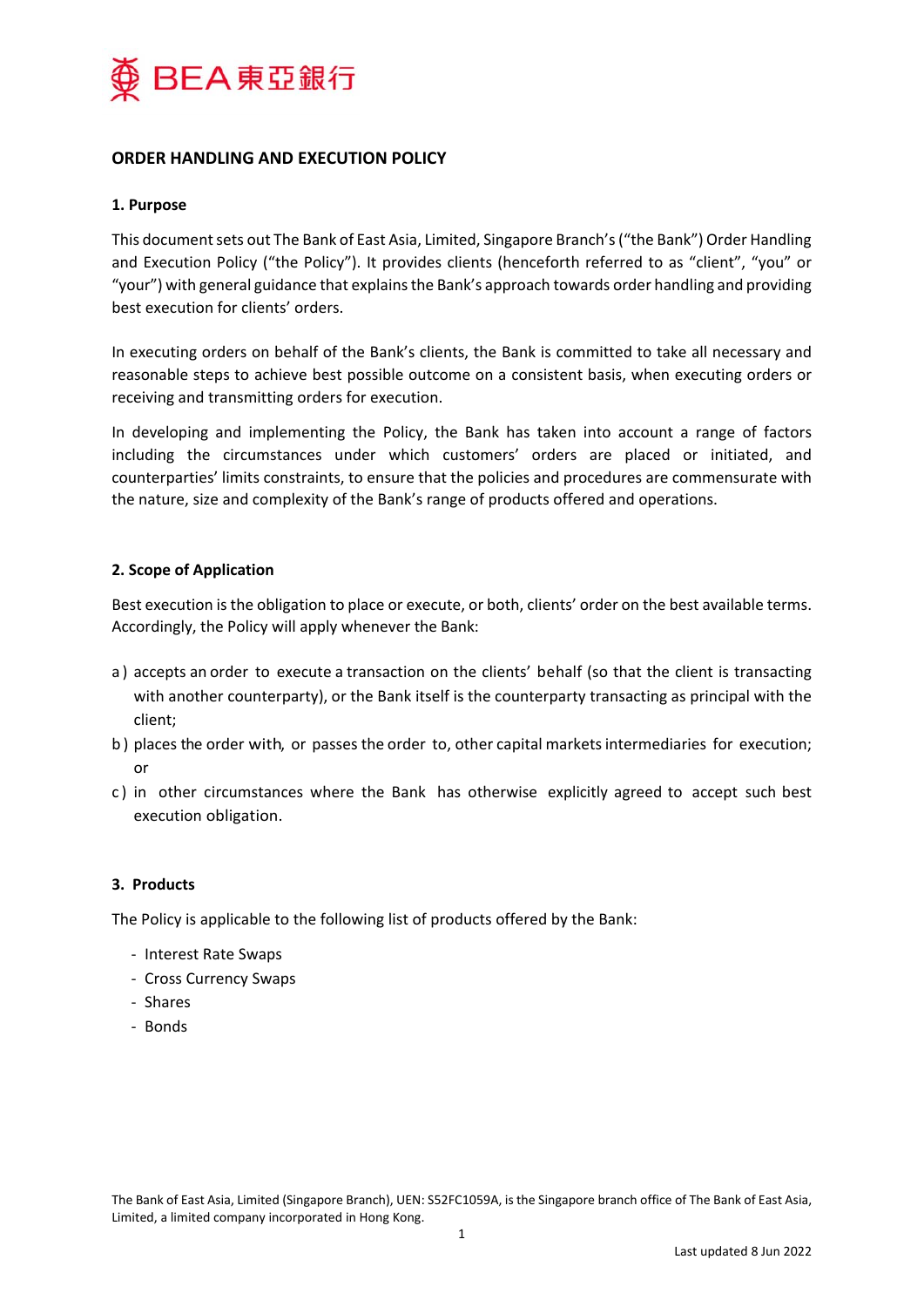

## **4. Specific Instructions**

- 4.1 You may at your own discretion provide the Bank with specific instructions in relation to an order. The Bank will execute the order in accordance to those instructions as far as it is reasonably possible. By adhering to those specific instructions, the Bank will have satisfied the obligation to provide you with best execution with regard to that transaction. Specific instructions may include, but are not limited to, requests such as to execute an order over a particular time period or at a specific execution venue.
- 4.2 In situations where you provide the Bank specific instructions that covers only partial aspects of an order, the Bank will have satisfied the obligation to provide you with best execution in relation to the relevant part of the transaction to which the specific instruction applied. For other aspects of that order not covered by your instruction, best execution in accordance with the criteria laid out in the Policy will be applicable.
- 4.3 Kindly note that when the Bank executes an order in line with your specific instructions, adhering to such instructions may hinder the Bank from undertaking the necessary steps to achieve the best possible outcome for the execution of those orders in respect of the components covered by those instructions.

## **5. Handling and Execution of Comparable Clients' Orders**

Dealers will place or execute, or both place and execute comparable client's orders (i.e. orders of the same instrument type, nature, or demand for market liquidity, etc.) sequentially in accordance with the time of receipt and acceptance of such orders on the best available terms, except for certain situations where it is not feasible nor in the best interests of the client to do so. For instance, while the dominant execution factor for comparable client orders will usually be the time of receipt and acceptance, the relative importance of such factor against the other execution factors may vary as a result of the market environment and conditions at any given time. The prioritisation of execution factor may therefore need to be adjusted to take into account such circumstances in order to ensure the best possible result.

## **6. Execution Factors**

6.1 The Bank takes into account a variety of execution factors to obtain the best available terms when executing a transaction.

The following relevant execution factors are considered:

- a) Price
- b) Costs including implicit costs and explicit external costs
- c) Speed of execution
- d) Size and nature of the order